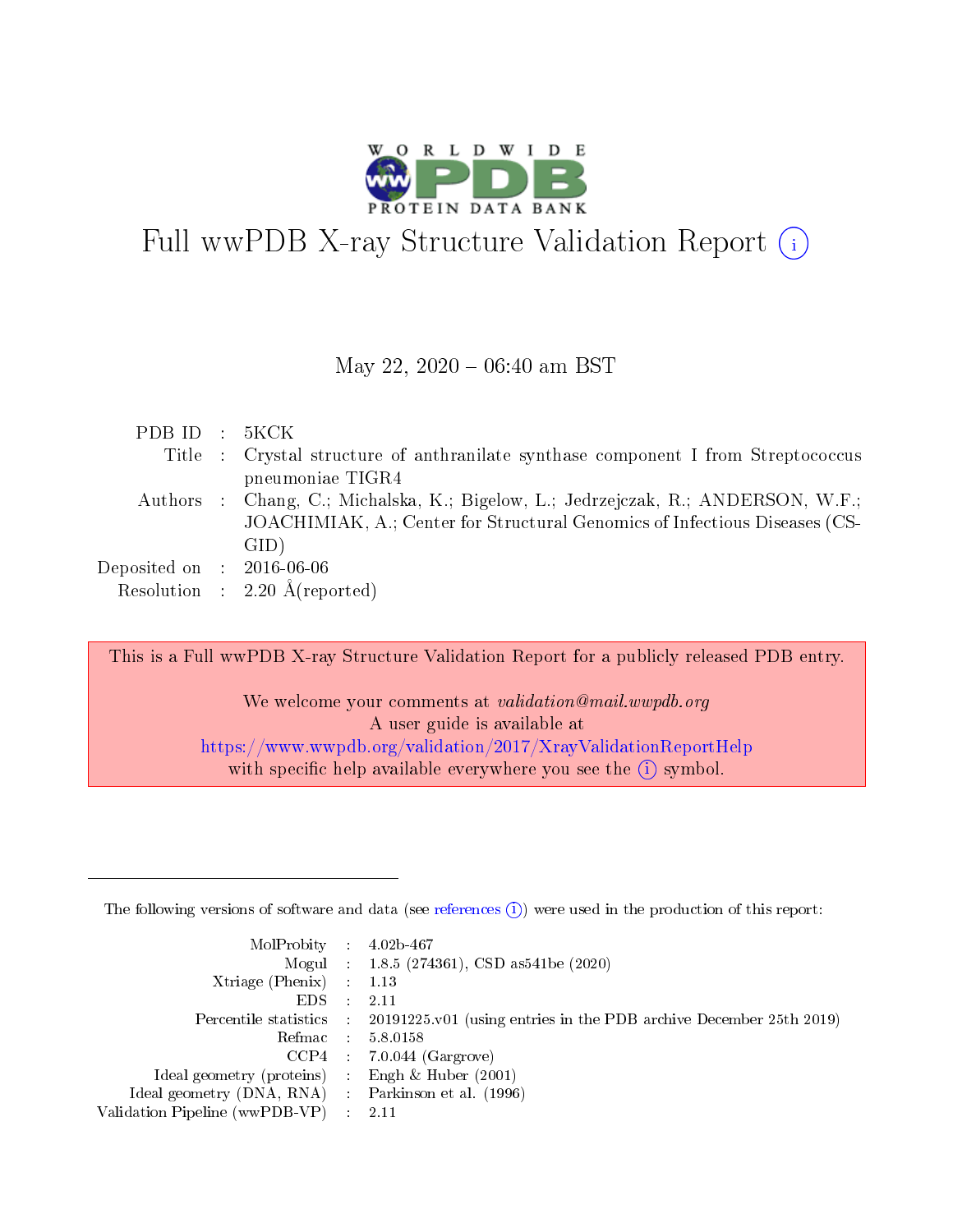## 1 [O](https://www.wwpdb.org/validation/2017/XrayValidationReportHelp#overall_quality)verall quality at a glance  $(i)$

The following experimental techniques were used to determine the structure: X-RAY DIFFRACTION

The reported resolution of this entry is 2.20 Å.

Percentile scores (ranging between 0-100) for global validation metrics of the entry are shown in the following graphic. The table shows the number of entries on which the scores are based.



| Metric                | Whole archive<br>$(\#\mathrm{Entries})$ | Similar resolution<br>$(\#\text{Entries}, \text{resolution range}(\text{\AA}))$ |
|-----------------------|-----------------------------------------|---------------------------------------------------------------------------------|
| $R_{free}$            | 130704                                  | 4898 (2.20-2.20)                                                                |
| Clashscore            | 141614                                  | $5594(2.20-2.20)$                                                               |
| Ramachandran outliers | 138981                                  | $\overline{5503}$ $(2.20-2.20)$                                                 |
| Sidechain outliers    | 138945                                  | $5504(2.20-2.20)$                                                               |
| RSRZ outliers         | 127900                                  | $4800(2.20-2.20)$                                                               |

The table below summarises the geometric issues observed across the polymeric chains and their fit to the electron density. The red, orange, yellow and green segments on the lower bar indicate the fraction of residues that contain outliers for  $>=3, 2, 1$  and 0 types of geometric quality criteria respectively. A grey segment represents the fraction of residues that are not modelled. The numeric value for each fraction is indicated below the corresponding segment, with a dot representing fractions  $\epsilon=5\%$  The upper red bar (where present) indicates the fraction of residues that have poor fit to the electron density. The numeric value is given above the bar.

| Mol | $\cap$ hain | Length | Quality of chain |    |  |
|-----|-------------|--------|------------------|----|--|
|     |             |        | 5%               |    |  |
|     |             | 450    | 89%              | 8% |  |

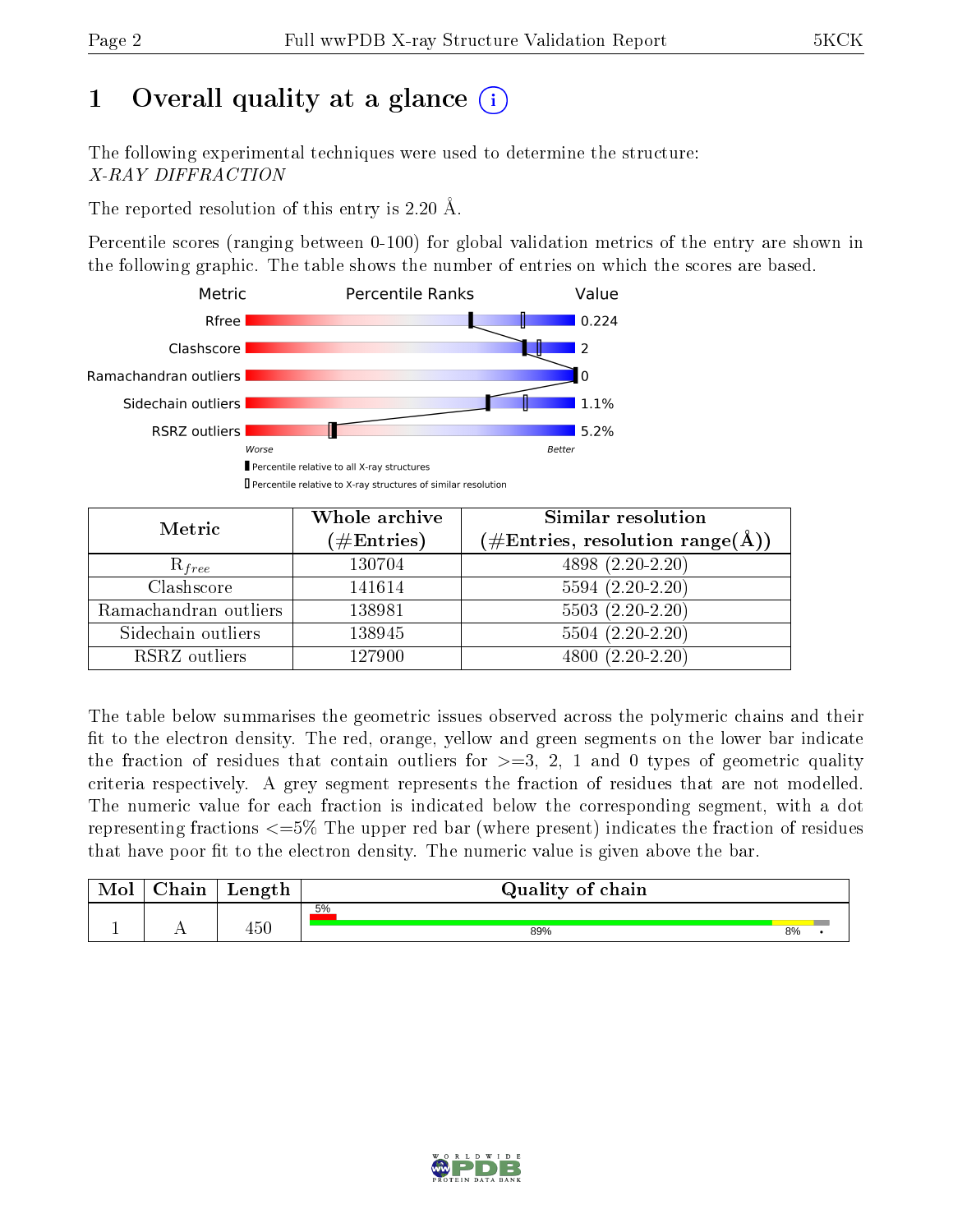## 2 Entry composition (i)

There are 3 unique types of molecules in this entry. The entry contains 3598 atoms, of which 0 are hydrogens and 0 are deuteriums.

In the tables below, the ZeroOcc column contains the number of atoms modelled with zero occupancy, the AltConf column contains the number of residues with at least one atom in alternate conformation and the Trace column contains the number of residues modelled with at most 2 atoms.

Molecule 1 is a protein called Anthranilate synthase component I.

| Mol | $\text{Chain}$ | $^{\shortmid}$ Residues $_{\shortmid}$ | Atoms                  |      |     |     | ZeroOcc | $\vert$ AltConf $\vert$ | $\mid$ Trace $\mid$ |   |  |
|-----|----------------|----------------------------------------|------------------------|------|-----|-----|---------|-------------------------|---------------------|---|--|
|     | . .            | 435                                    | $\text{Total}$<br>3444 | 2186 | 583 | 660 |         | Sе<br>14                |                     | - |  |

There are 3 discrepancies between the modelled and reference sequences:

| Chain |      |      |                          | Residue   Modelled   Actual   Comment | Reference                       |
|-------|------|------|--------------------------|---------------------------------------|---------------------------------|
|       | $-1$ | SER. | <b>Contract Contract</b> |                                       | expression tag   UNP A0A0H2URN1 |
|       |      | A SN | $\sim$                   |                                       | expression tag   UNP A0A0H2URN1 |
|       |      |      |                          |                                       | expression tag   UNP A0A0H2URN1 |

• Molecule 2 is GLYCEROL (three-letter code: GOL) (formula:  $C_3H_8O_3$ ).



|  | $Mol$   Chain   Residues | Atoms                | $ZeroOcc \   \ AltConf \  $ |
|--|--------------------------|----------------------|-----------------------------|
|  |                          | Total C O<br>$3 - 3$ |                             |
|  |                          | Total C O            |                             |

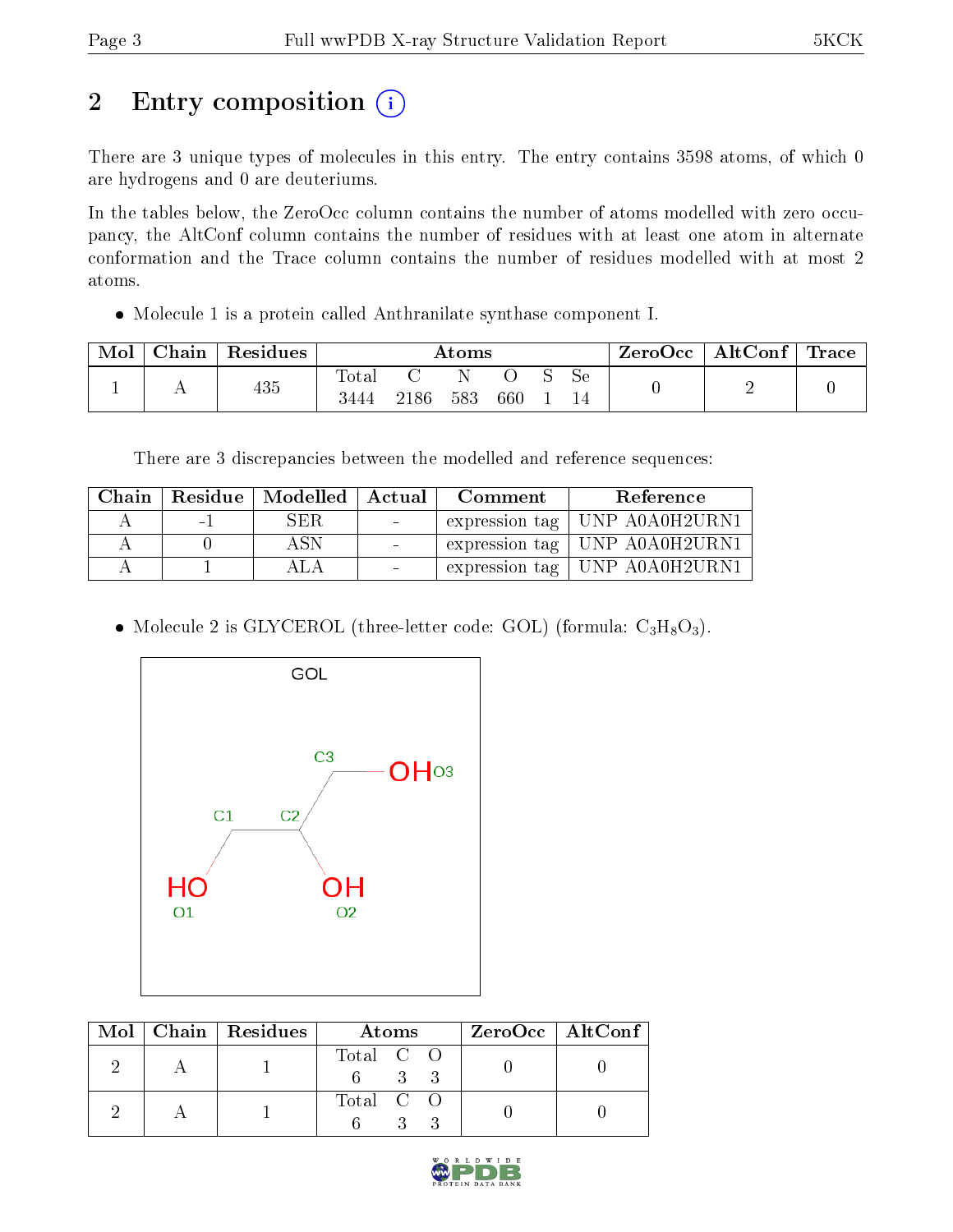$\bullet\,$  Molecule 3 is water.

|  | $Mol$   Chain   Residues | Atoms                      | $ZeroOcc \   \ AltConf$ |  |
|--|--------------------------|----------------------------|-------------------------|--|
|  | 42                       | $\rm Total$<br>142.<br>149 |                         |  |

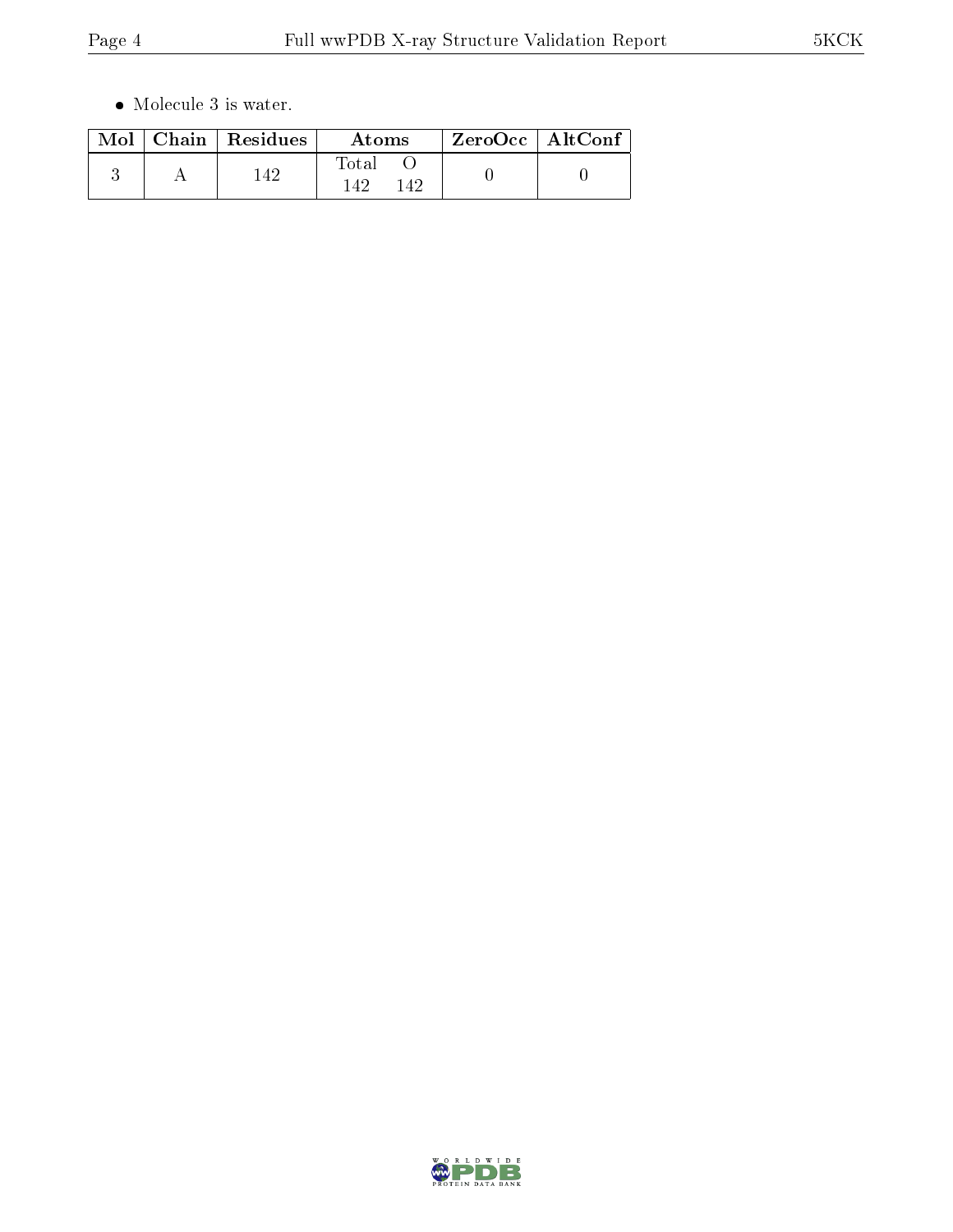## 3 Residue-property plots  $(i)$

These plots are drawn for all protein, RNA and DNA chains in the entry. The first graphic for a chain summarises the proportions of the various outlier classes displayed in the second graphic. The second graphic shows the sequence view annotated by issues in geometry and electron density. Residues are color-coded according to the number of geometric quality criteria for which they contain at least one outlier: green  $= 0$ , yellow  $= 1$ , orange  $= 2$  and red  $= 3$  or more. A red dot above a residue indicates a poor fit to the electron density (RSRZ  $> 2$ ). Stretches of 2 or more consecutive residues without any outlier are shown as a green connector. Residues present in the sample, but not in the model, are shown in grey.

• Molecule 1: Anthranilate synthase component I



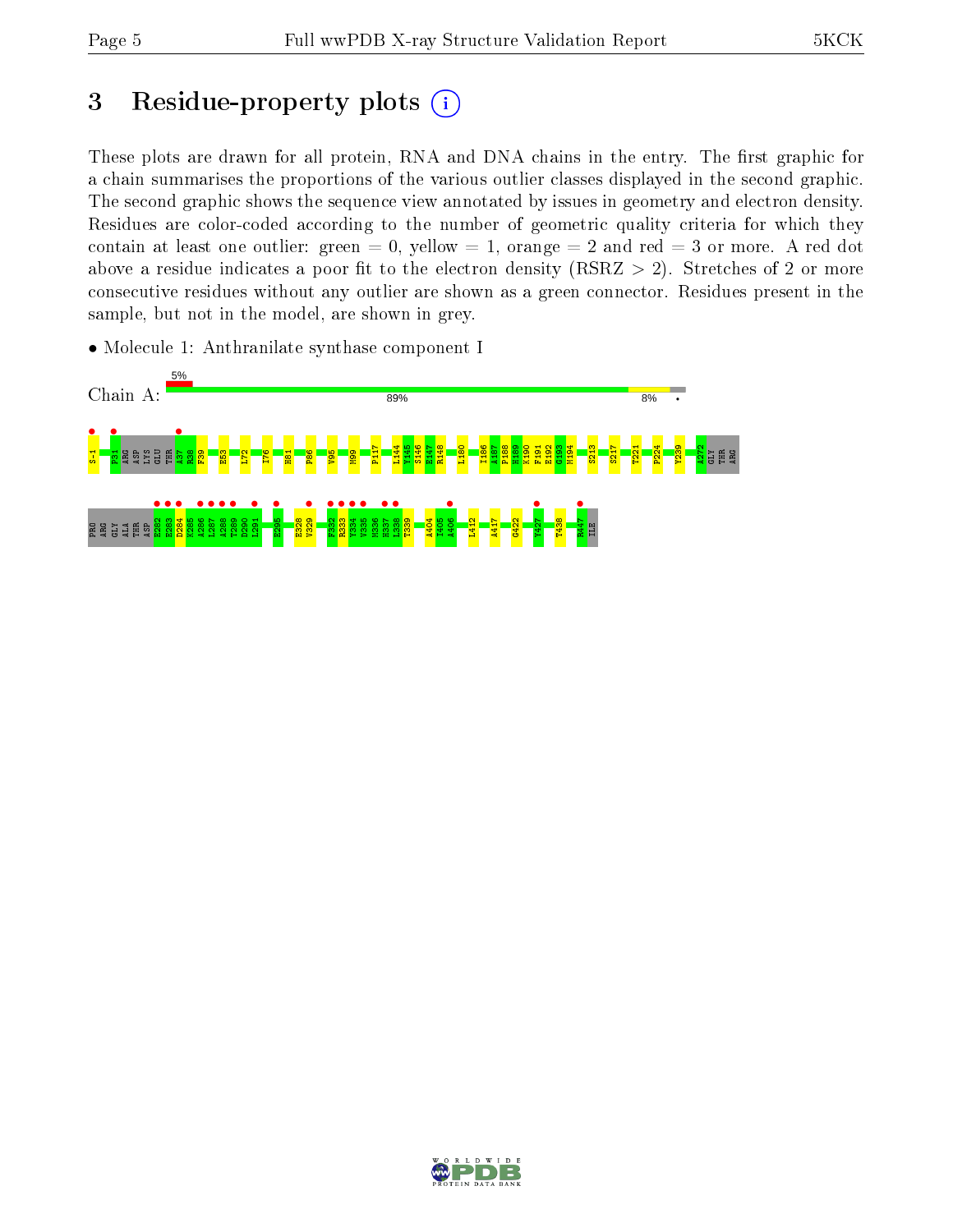## 4 Data and refinement statistics  $(i)$

| Property                                                             | Value                                              | Source                       |
|----------------------------------------------------------------------|----------------------------------------------------|------------------------------|
| Space group                                                          | C121                                               | Depositor                    |
| Cell constants                                                       | $120.\overline{95A}$<br>$86.13\AA$ 55.79Å          | Depositor                    |
| a, b, c, $\alpha$ , $\beta$ , $\gamma$                               | $93.45^{\circ}$ $90.00^{\circ}$<br>$90.00^{\circ}$ |                              |
| Resolution $(A)$                                                     | $29.77 - 2.20$                                     | Depositor                    |
|                                                                      | $29.77 - 2.19$                                     | <b>EDS</b>                   |
| % Data completeness                                                  | $95.5(29.77-2.20)$                                 | Depositor                    |
| (in resolution range)                                                | 95.6 (29.77-2.19)                                  | <b>EDS</b>                   |
| $R_{merge}$                                                          | 0.09                                               | Depositor                    |
| $R_{sym}$                                                            | (Not available)                                    | Depositor                    |
| $\langle I/\sigma(I) \rangle^{-1}$                                   | $2.19$ (at 2.20Å)                                  | Xtriage                      |
| Refinement program                                                   | PHENIX dev 2386                                    | Depositor                    |
|                                                                      | 0.182<br>, 0.224                                   | Depositor                    |
| $R, R_{free}$                                                        | $0.182$ ,<br>0.224                                 | DCC                          |
| $R_{free}$ test set                                                  | 1304 reflections $(4.66\%)$                        | wwPDB-VP                     |
| Wilson B-factor $(A^2)$                                              | 31.3                                               | Xtriage                      |
| Anisotropy                                                           | 0.073                                              | Xtriage                      |
| Bulk solvent $k_{sol}(e/\mathring{A}^3)$ , $B_{sol}(\mathring{A}^2)$ | 0.33, 42.5                                         | <b>EDS</b>                   |
| L-test for twinning <sup>2</sup>                                     | $< L >$ = 0.49, $< L2$ > = 0.32                    | Xtriage                      |
| Estimated twinning fraction                                          | No twinning to report.                             | $\overline{\text{X}}$ triage |
| $F_o, F_c$ correlation                                               | 0.95                                               | <b>EDS</b>                   |
| Total number of atoms                                                | 3598                                               | wwPDB-VP                     |
| Average B, all atoms $(A^2)$                                         | 40.0                                               | wwPDB-VP                     |

Xtriage's analysis on translational NCS is as follows: The largest off-origin peak in the Patterson function is  $6.11\%$  of the height of the origin peak. No significant pseudotranslation is detected.

<sup>&</sup>lt;sup>2</sup>Theoretical values of  $\langle |L| \rangle$ ,  $\langle L^2 \rangle$  for acentric reflections are 0.5, 0.333 respectively for untwinned datasets, and 0.375, 0.2 for perfectly twinned datasets.



<span id="page-5-1"></span><span id="page-5-0"></span><sup>1</sup> Intensities estimated from amplitudes.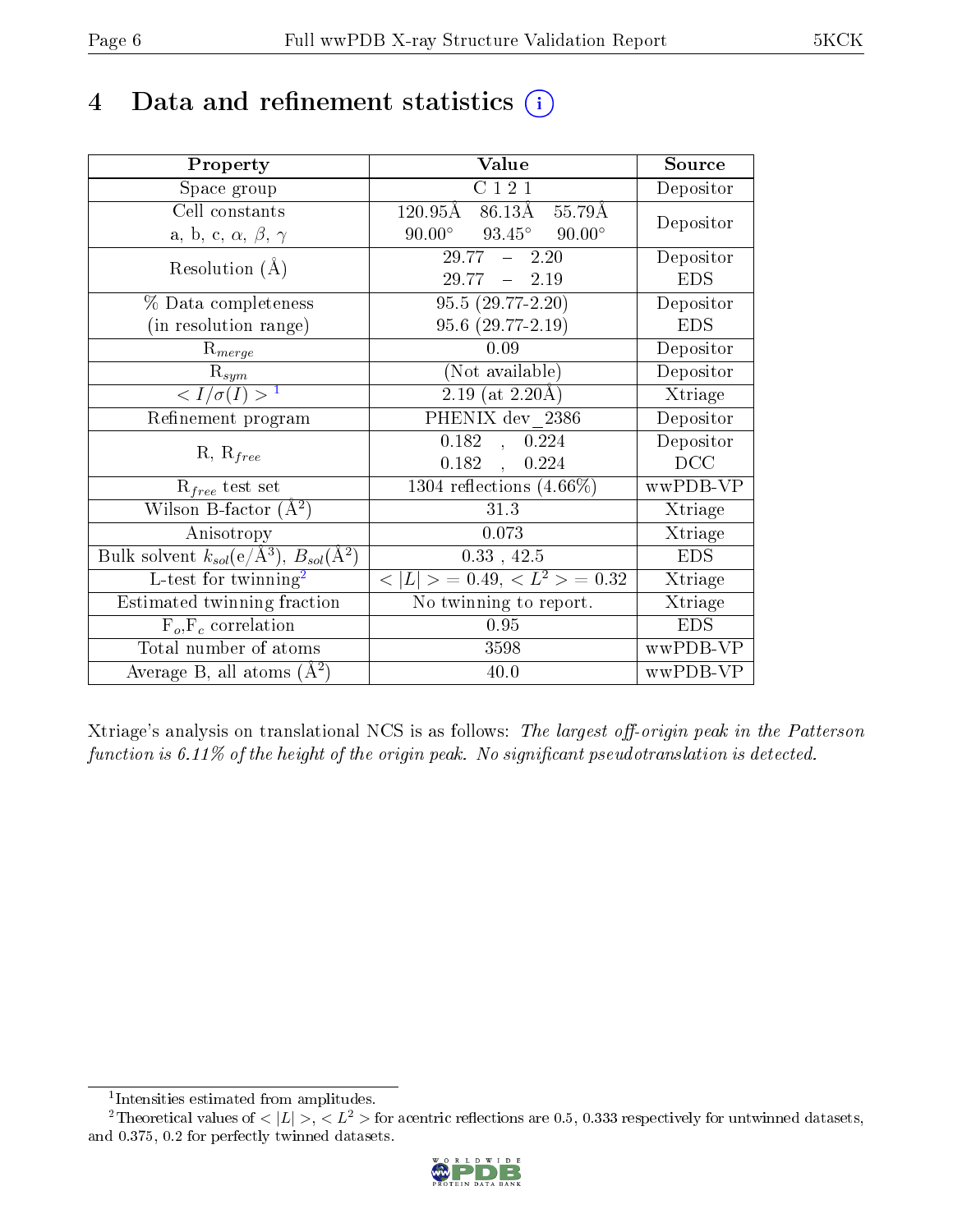## 5 Model quality  $(i)$

### 5.1 Standard geometry  $\overline{()}$

Bond lengths and bond angles in the following residue types are not validated in this section: GOL

The Z score for a bond length (or angle) is the number of standard deviations the observed value is removed from the expected value. A bond length (or angle) with  $|Z| > 5$  is considered an outlier worth inspection. RMSZ is the root-mean-square of all Z scores of the bond lengths (or angles).

| $Mol$   Chain |      | Bond lengths                    | Bond angles |        |  |
|---------------|------|---------------------------------|-------------|--------|--|
|               |      | RMSZ $ #Z  > 5$ RMSZ $ #Z  > 5$ |             |        |  |
|               | 0.32 | 0/3498                          | 0.51        | 0/4710 |  |

There are no bond length outliers.

There are no bond angle outliers.

There are no chirality outliers.

There are no planarity outliers.

#### 5.2 Too-close contacts  $(i)$

In the following table, the Non-H and H(model) columns list the number of non-hydrogen atoms and hydrogen atoms in the chain respectively. The H(added) column lists the number of hydrogen atoms added and optimized by MolProbity. The Clashes column lists the number of clashes within the asymmetric unit, whereas Symm-Clashes lists symmetry related clashes.

| Mol |      |      | Chain   Non-H   H(model)   H(added)   Clashes   Symm-Clashes |
|-----|------|------|--------------------------------------------------------------|
|     | 3444 | 3376 |                                                              |
|     |      |      |                                                              |
|     | 149  |      |                                                              |
|     | 3598 |      |                                                              |

The all-atom clashscore is defined as the number of clashes found per 1000 atoms (including hydrogen atoms). The all-atom clashscore for this structure is 2.

All (16) close contacts within the same asymmetric unit are listed below, sorted by their clash magnitude.

| Atom-1            | Atom-2            | Interatomic<br>distance $(A)$ | 7lash<br>overlap (A) |
|-------------------|-------------------|-------------------------------|----------------------|
| 1: A:95: VAL:HG13 | 1: A:99: MSE: HG3 |                               | 0.58                 |

Continued on next page...

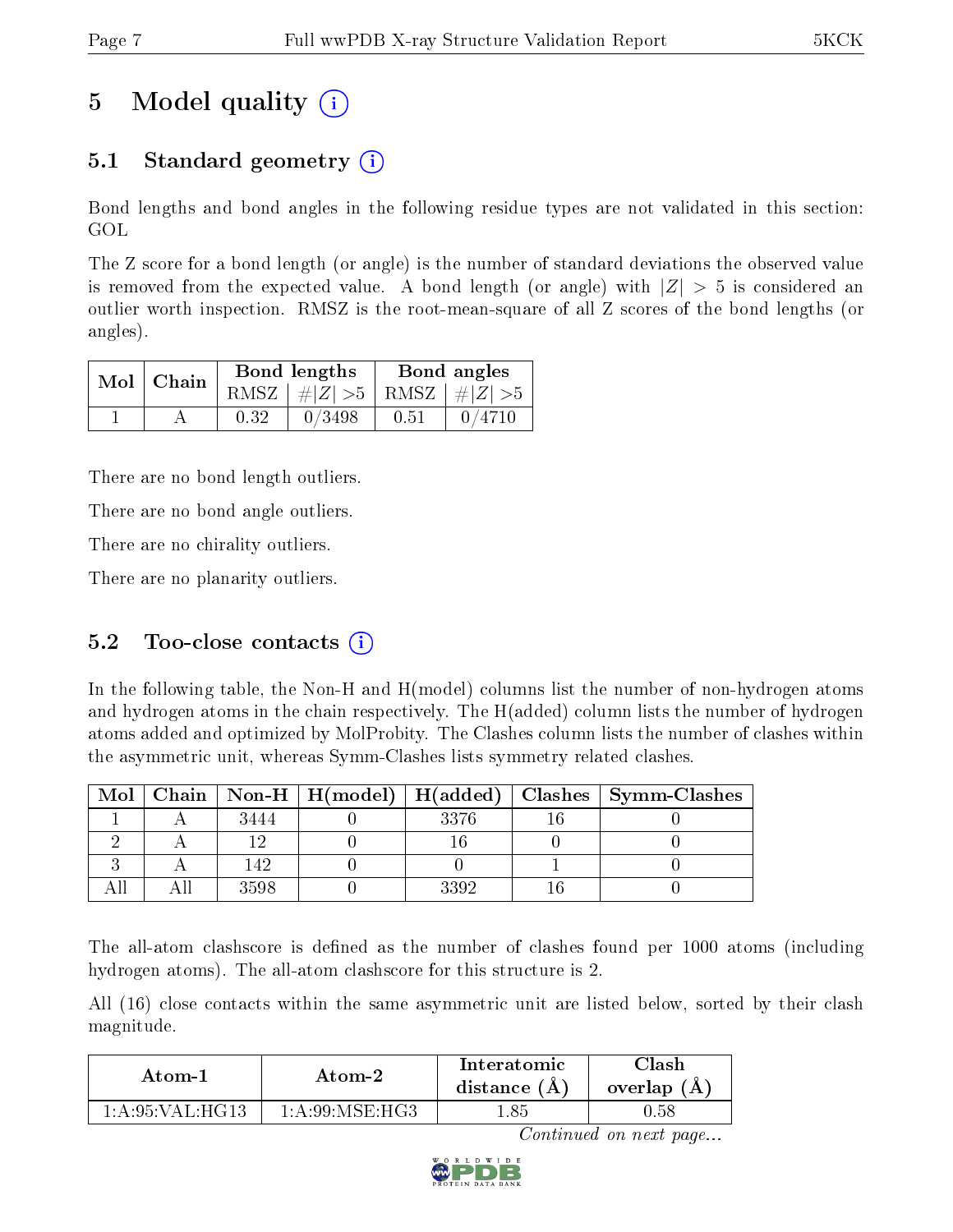| Atom-1             | $\boldsymbol{\mathrm{Atom}\text{-}2}$ | Interatomic    | <b>Clash</b>  |
|--------------------|---------------------------------------|----------------|---------------|
|                    |                                       | distance $(A)$ | overlap $(A)$ |
| 1:A:180:LEU:HD23   | 1: A:221:THR:HG22                     | 1.88           | 0.56          |
| 1: A:146: SER:OG   | 1: A:148: ARG: HG3                    | 2.07           | 0.54          |
| 1: A:81: HIS: ND1  | 1:A:144:LEU:HD21                      | 2.27           | 0.50          |
| 1:A:1:SER:OG       | 3:A:601:HOH:O                         | 2.21           | 0.47          |
| 1: A:328: GLU:O    | 1: A: 339: THR: HG22                  | 2.16           | 0.45          |
| 1:A:213:SER:HA     | 1: A: 422: GLY: HA2                   | 1.98           | 0.45          |
| 1: A:39:PHE:CG     | 1:A:86:PRO:HG3                        | 2.51           | 0.45          |
| 1:A:217:SER:HA     | 1:A:417:ALA:O                         | 2.17           | 0.45          |
| 1: A: 188: PRO: O  | 1:A:192:GLU:HG3                       | 2.18           | 0.44          |
| 1:A:224:PRO:HB3    | 1: A:412:LEU:CD2                      | 2.49           | 0.43          |
| 1:A:72:LEU:O       | 1:A:76:ILE:HG12                       | 2.19           | 0.42          |
| 1: A:239:TYR:CG    | 1:A:404:ALA:HB2                       | 2.55           | 0.41          |
| 1:A:53:GLU:HB3     | 1: A: 117: PRO: HB3                   | 2.02           | 0.41          |
| 1:A:186:ILE:HD11   | 1: A:191:PHE:HB2                      | 2.03           | 0.41          |
| 1: A:190: LYS: HE3 | 1: A:194: MSE:HE3                     | 2.04           | 0.40          |

Continued from previous page...

There are no symmetry-related clashes.

### 5.3 Torsion angles  $(i)$

#### 5.3.1 Protein backbone  $(i)$

In the following table, the Percentiles column shows the percent Ramachandran outliers of the chain as a percentile score with respect to all X-ray entries followed by that with respect to entries of similar resolution.

The Analysed column shows the number of residues for which the backbone conformation was analysed, and the total number of residues.

| Mol   Chain | Analysed                                 |  | Favoured   Allowed   Outliers   Percentiles |                                                                                   |
|-------------|------------------------------------------|--|---------------------------------------------|-----------------------------------------------------------------------------------|
|             | $431/450$ (96\%)   416 (96\%)   15 (4\%) |  |                                             | $\begin{array}{ c c c c c c c c c } \hline \text{100} & \text{100} & \end{array}$ |

There are no Ramachandran outliers to report.

#### 5.3.2 Protein sidechains (i)

In the following table, the Percentiles column shows the percent sidechain outliers of the chain as a percentile score with respect to all X-ray entries followed by that with respect to entries of similar resolution.

The Analysed column shows the number of residues for which the sidechain conformation was

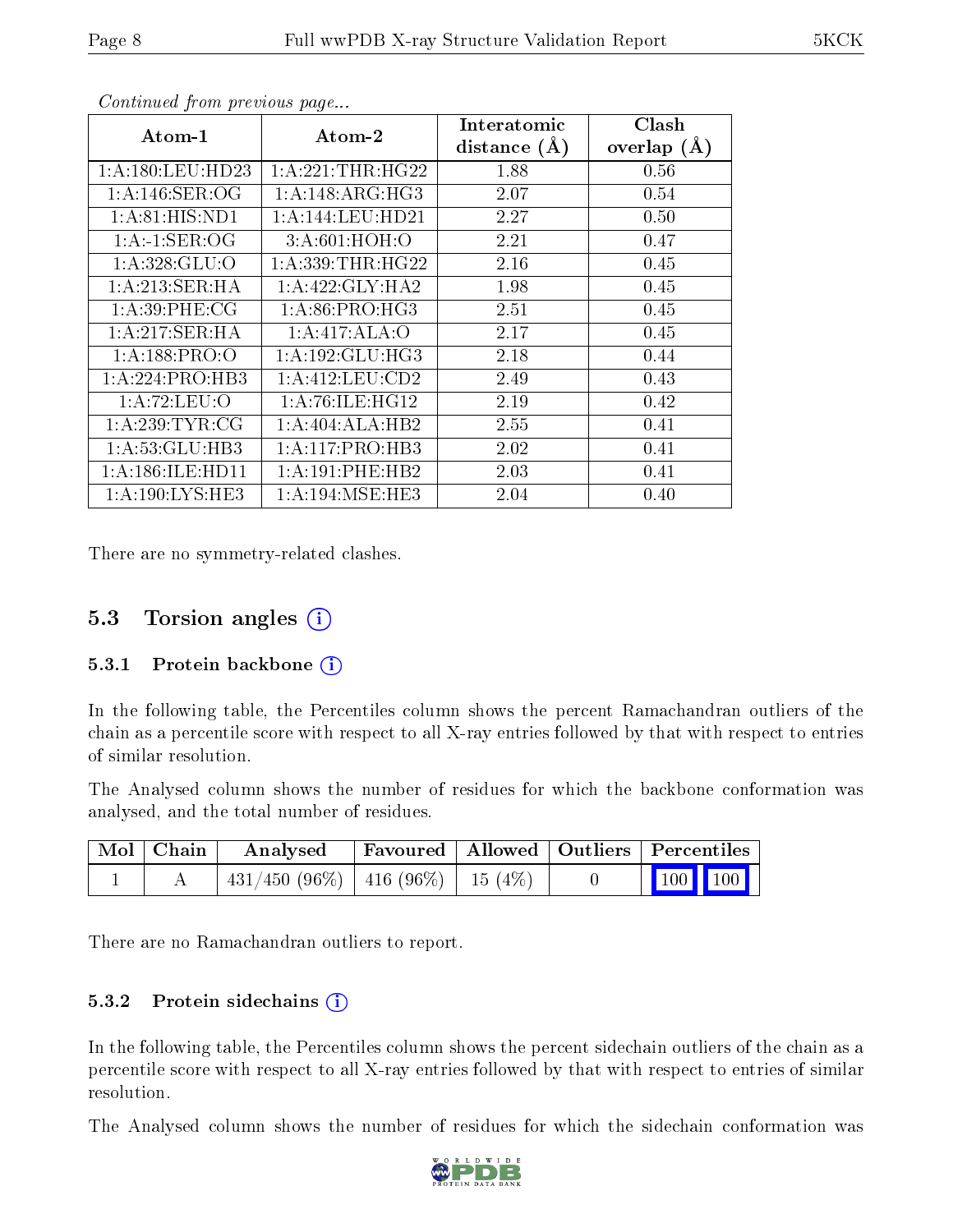analysed, and the total number of residues.

| Mol   Chain | Analysed                   | Rotameric   Outliers   Percentiles |          |       |  |
|-------------|----------------------------|------------------------------------|----------|-------|--|
|             | $369/373(99\%)$ 365 (99\%) |                                    | $4(1\%)$ | 73 85 |  |

All (4) residues with a non-rotameric sidechain are listed below:

| Mol | Chain | Res | <b>Type</b>      |
|-----|-------|-----|------------------|
|     |       | 284 | $AS\overline{P}$ |
|     |       | 329 | VAL              |
|     |       | 333 | ${\rm ARG}$      |
|     |       | 438 | THR              |

Some sidechains can be flipped to improve hydrogen bonding and reduce clashes. There are no such sidechains identified.

#### 5.3.3 RNA [O](https://www.wwpdb.org/validation/2017/XrayValidationReportHelp#rna)i

There are no RNA molecules in this entry.

#### 5.4 Non-standard residues in protein, DNA, RNA chains (i)

There are no non-standard protein/DNA/RNA residues in this entry.

#### 5.5 Carbohydrates (i)

There are no carbohydrates in this entry.

#### 5.6 Ligand geometry (i)

2 ligands are modelled in this entry.

In the following table, the Counts columns list the number of bonds (or angles) for which Mogul statistics could be retrieved, the number of bonds (or angles) that are observed in the model and the number of bonds (or angles) that are defined in the Chemical Component Dictionary. The Link column lists molecule types, if any, to which the group is linked. The Z score for a bond length (or angle) is the number of standard deviations the observed value is removed from the expected value. A bond length (or angle) with  $|Z| > 2$  is considered an outlier worth inspection. RMSZ is the root-mean-square of all Z scores of the bond lengths (or angles).

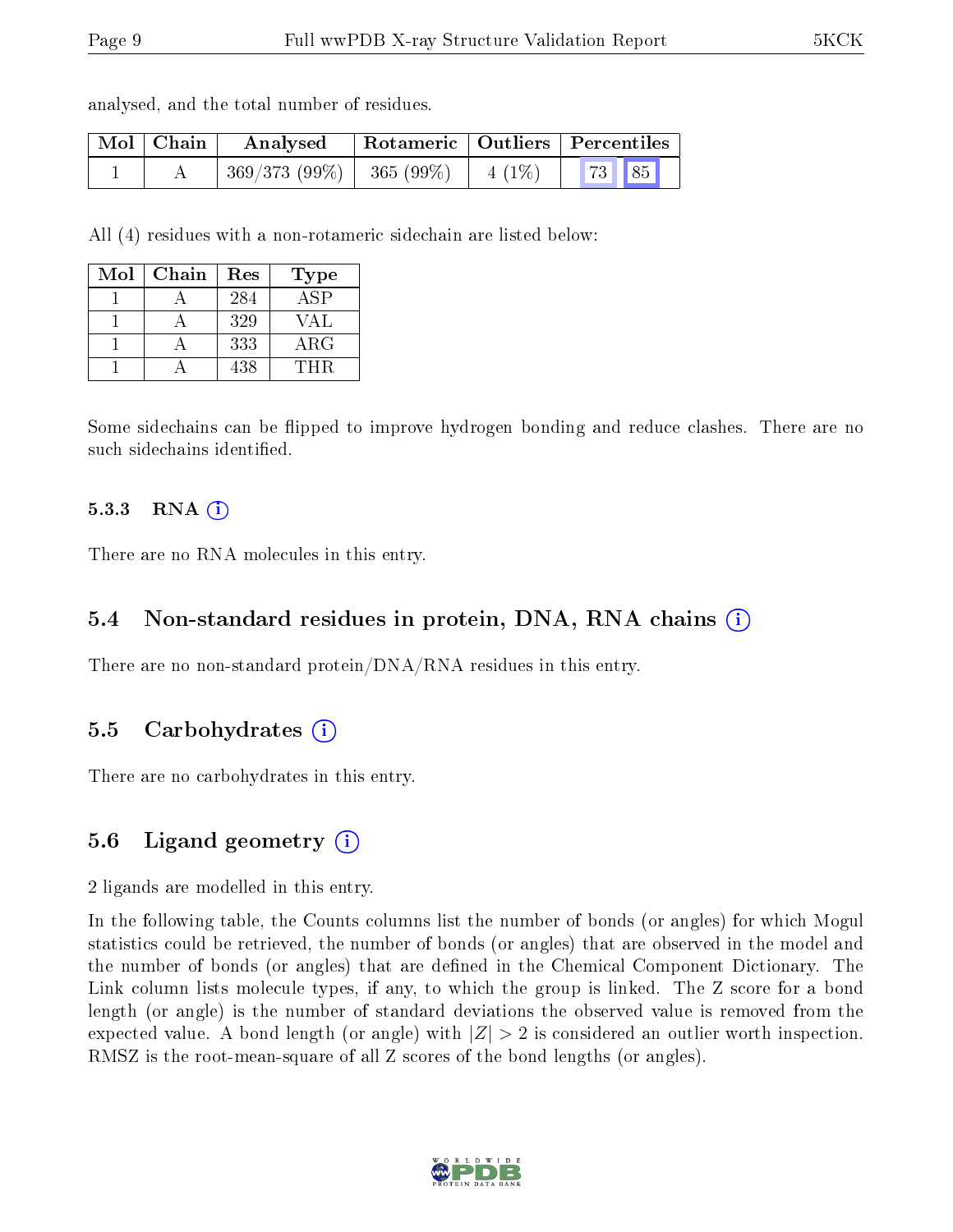| Mol |     | $\vert$ Type $\vert$ Chain $\vert$ Res |     |                | Bond lengths |      |             | Bond angles |      |             |
|-----|-----|----------------------------------------|-----|----------------|--------------|------|-------------|-------------|------|-------------|
|     |     |                                        |     | $Link \,  $    | Counts I     | RMSZ | # $ Z  > 2$ | Counts      | RMSZ | $\# Z  > 2$ |
|     | GOL |                                        | 501 | $\blacksquare$ | 5,5,5        | 0.40 |             | 0.5.5       | 0.41 |             |
|     | GOL |                                        | 502 | $\blacksquare$ | 5,5,5        | 0.41 |             | 5.5.5       | 0.27 |             |

In the following table, the Chirals column lists the number of chiral outliers, the number of chiral centers analysed, the number of these observed in the model and the number defined in the Chemical Component Dictionary. Similar counts are reported in the Torsion and Rings columns. '-' means no outliers of that kind were identified.

|     |     |                          |                          | Mol   Type   Chain   Res   Link   Chirals   Torsions   Rings |                          |
|-----|-----|--------------------------|--------------------------|--------------------------------------------------------------|--------------------------|
| GOL | 501 | <b>Contract Contract</b> | $\sim$                   | 2/4/4/4                                                      | <b>Contract Contract</b> |
| GOL | 502 | $\sim 100$               | <b>Contract Contract</b> | 0/4/4/4                                                      | <b>Contract</b>          |

There are no bond length outliers.

There are no bond angle outliers.

There are no chirality outliers.

All (2) torsion outliers are listed below:

| Mol $\vert$ Chain $\vert$ Res $\vert$ Type |     |     | Atoms                          |
|--------------------------------------------|-----|-----|--------------------------------|
|                                            | 501 |     | $\overline{GOL}$   O1-C1-C2-C3 |
|                                            | 501 | GOL | $\vert$ O1-C1-C2-O2            |

There are no ring outliers.

No monomer is involved in short contacts.

### 5.7 [O](https://www.wwpdb.org/validation/2017/XrayValidationReportHelp#nonstandard_residues_and_ligands)ther polymers (i)

There are no such residues in this entry.

### 5.8 Polymer linkage issues (i)

There are no chain breaks in this entry.

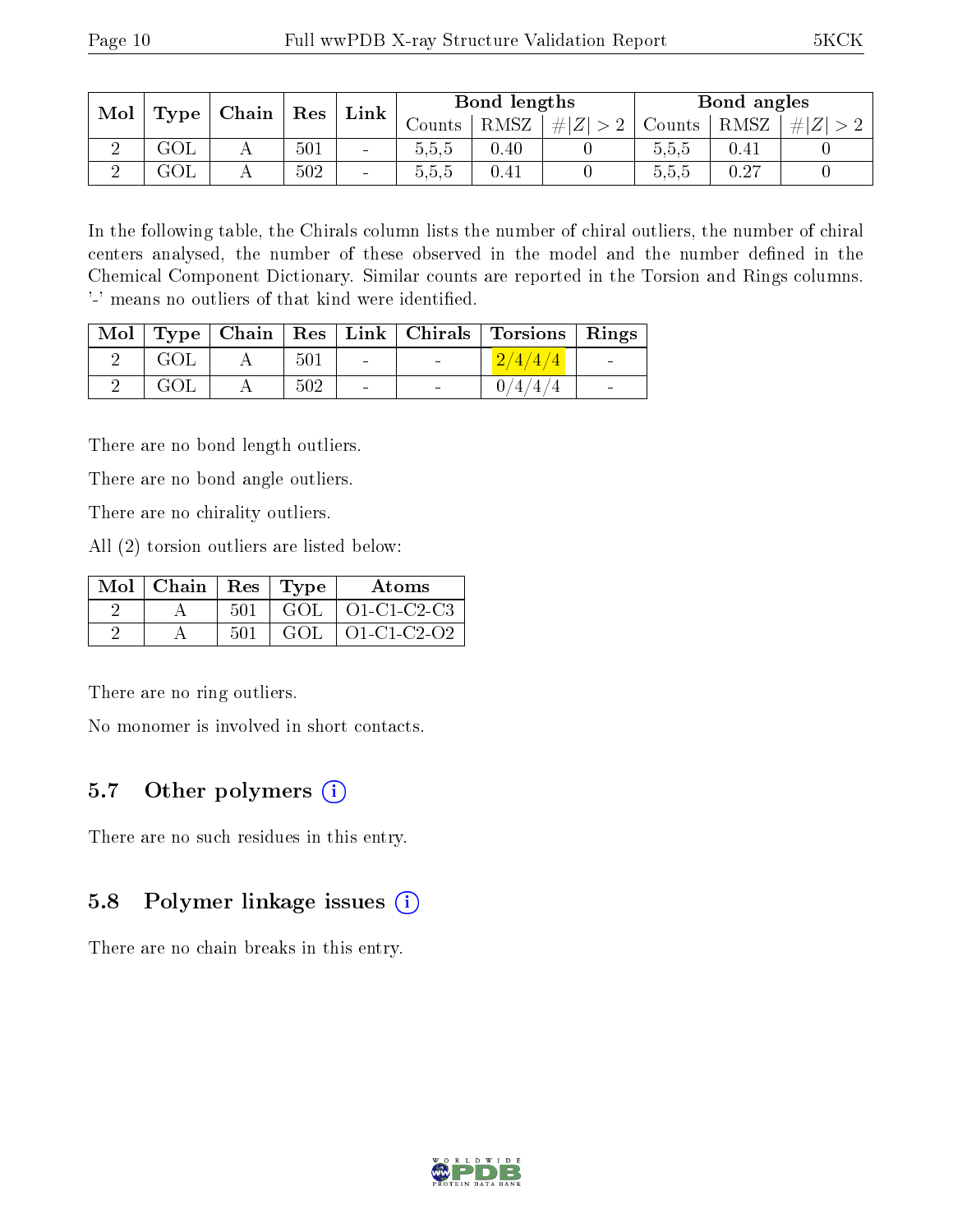## 6 Fit of model and data  $(i)$

### 6.1 Protein, DNA and RNA chains  $(i)$

In the following table, the column labelled  $#RSRZ> 2'$  contains the number (and percentage) of RSRZ outliers, followed by percent RSRZ outliers for the chain as percentile scores relative to all X-ray entries and entries of similar resolution. The OWAB column contains the minimum, median,  $95<sup>th</sup>$  percentile and maximum values of the occupancy-weighted average B-factor per residue. The column labelled ' $Q< 0.9$ ' lists the number of (and percentage) of residues with an average occupancy less than 0.9.

| $\mid$ Mol $\mid$ Chain | Analysed           | $^+$ <rsrz></rsrz> | $\#\text{RSRZ}\text{>2}$ |  | $\text{OWAB}(\text{A}^2) \mid \text{Q}<0.9$ |  |
|-------------------------|--------------------|--------------------|--------------------------|--|---------------------------------------------|--|
|                         | $+421/450(93\%) +$ | $-0.10$            |                          |  | 22 (5%)   27   26   19, 35, 75, 112         |  |

All (22) RSRZ outliers are listed below:

| Mol            | $\overline{\text{Chain}}$ | Res  | Type                               | <b>RSRZ</b> |
|----------------|---------------------------|------|------------------------------------|-------------|
| $\mathbf{1}$   | $\bf{A}$                  | 334  | <b>TYR</b>                         | 7.4         |
| $\overline{1}$ | $\overline{\rm A}$        | 335  | VAL                                | $5.9\,$     |
| $\overline{1}$ | $\overline{A}$            | 286  | ALA                                | 5.7         |
| $\overline{1}$ | $\overline{\rm A}$        | 284  | ASP                                | 5.6         |
| $\mathbf{1}$   | $\overline{A}$            | 287  | <b>LEU</b>                         | 4.1         |
| $\mathbf{1}$   | $\overline{\rm A}$        | 282  | GLU                                | 4.0         |
| $\mathbf{1}$   | $\overline{\rm A}$        | $-1$ | SER                                | 4.0         |
| $\mathbf{1}$   | $\overline{A}$            | 333  | $\rm{ARG}$                         | 3.9         |
| $\overline{1}$ | $\overline{A}$            | 329  | VAL                                | 3.4         |
| $\overline{1}$ | $\overline{A}$            | 283  | GLU                                | 3.2         |
| $\mathbf{1}$   | $\overline{A}$            | 288  | $\mathrm{AL}\overline{\mathrm{A}}$ | 3.1         |
| $\mathbf{1}$   | $\overline{A}$            | 295  | GLU                                | $2.9\,$     |
| $\overline{1}$ | $\overline{\rm A}$        | 337  | <b>HIS</b>                         | 2.6         |
| $\overline{1}$ | $\overline{A}$            | 37   | $AL\overline{A}$                   | 2.5         |
| $\overline{1}$ | $\overline{A}$            | 332  | PHE                                | 2.4         |
| $\mathbf{1}$   | $\overline{A}$            | 406  | <b>ALA</b>                         | 2.3         |
| $\mathbf{1}$   | $\overline{\rm A}$        | 427  | <b>TYR</b>                         | 2.3         |
| $\mathbf{1}$   | $\overline{A}$            | 291  | <b>LEU</b>                         | 2.3         |
| $\overline{1}$ | $\overline{\rm A}$        | 31   | PRO                                | 2.2         |
| $\overline{1}$ | $\overline{A}$            | 447  | ${\rm ARG}$                        | 2.1         |
| $\mathbf{1}$   | $\overline{A}$            | 338  | <b>LEU</b>                         | 2.1         |
| $\mathbf{1}$   | A                         | 289  | THR                                | 2.1         |

### 6.2 Non-standard residues in protein, DNA, RNA chains  $(i)$

There are no non-standard protein/DNA/RNA residues in this entry.